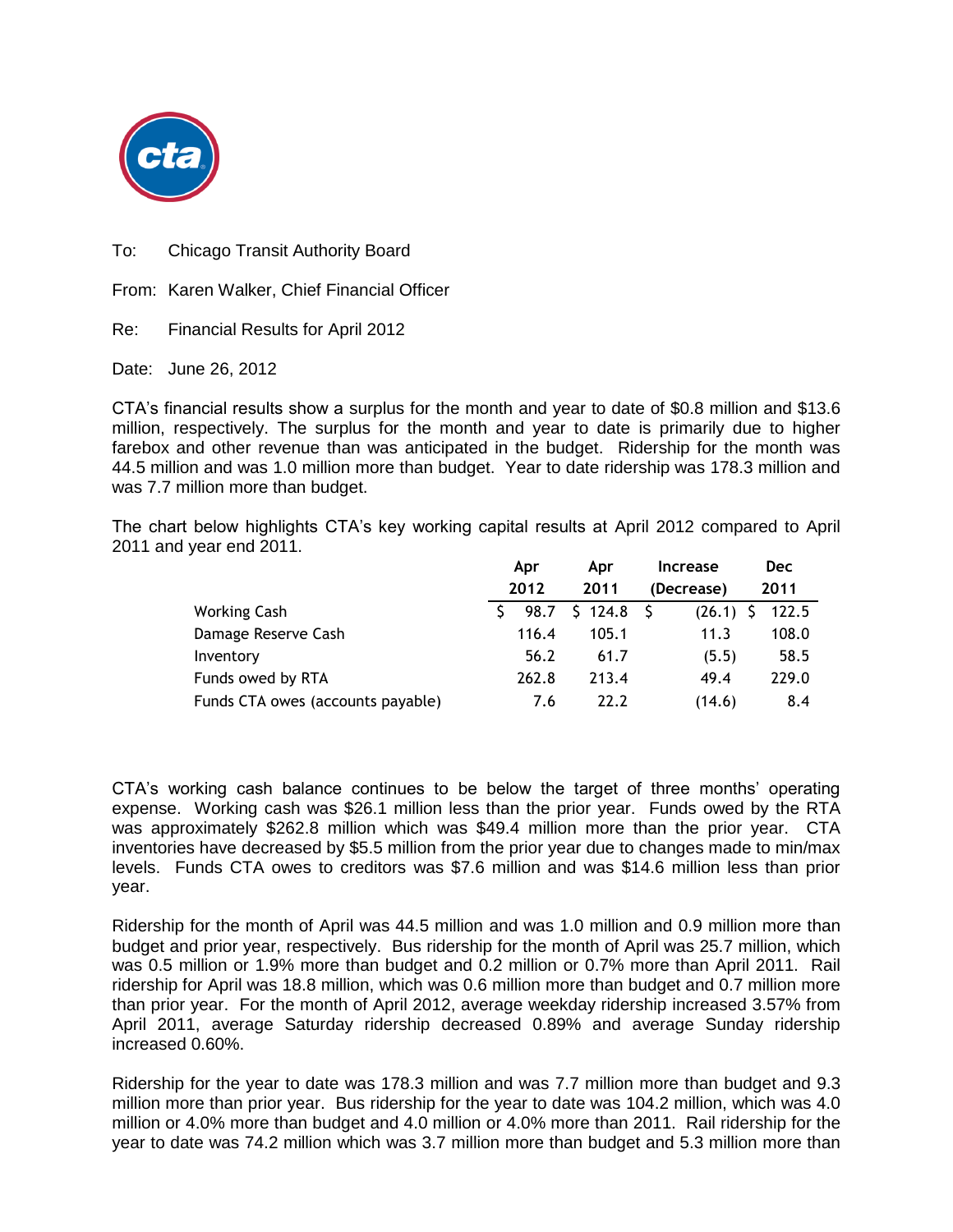2011. For the full year of 2012, average weekday ridership increased 4.81% from 2011, average Saturday ridership increased 4.47% and average Sunday ridership increased 8.55%.

Free rides totaled 5.4 million for the month and 21.1 million for the year. This was 0.8 million less than April 2011 and 2.1 million less for the year to date. Free rides for seniors went into effect on April 17, 2008. In September 2011, the free ride program for seniors was modified to subject the participants to a means test. Under the new program, seniors who do not qualify to ride free pay a reduced fare. The majority of free rides occurred on the bus system. Bus accounts for 4.5 million of the total free rides for the month while rail was 0.9 million.

Public Funding Required for Operations for the month and the year was \$54.3 million and \$217.1 million, respectively. Public Funding Required for Operations was favorable to budget for the month by \$0.8 million and was favorable to budget by \$13.6 million for the year.

Recovery Ratio, which measures the percentage of operating expenses CTA funds from internally generated revenues, was 58.87% for the month and 59.24% for the year. This was favorable to budget by 1.07 percentage points for the month and by 3.45 percentage points for the year to date.

Operating Expenses for the month and year equaled \$105.2 million and \$424.0 million, respectively. For the month, operating expenses were \$0.2 million more than budget, due to labor and other expenses. For the year to date period, operating expenses were \$2.5 million favorable to budget primarily due to labor and fuel, partially offset by the other expense category.

Labor Expense was \$76.0 million for the month of April and was \$0.5 million more than budget. Labor expense for the year to date equaled \$304.8 million and was favorable to budget by \$1.9 million due to the prolonged hiring freeze and more charges to capital jobs than anticipated in the budget.

Material Expense was \$5.9 million for the month and was on par with budget. Material expense for the year to date equaled \$24.1 million and was \$0.3 million over budget.

Fuel for Revenue Equipment was \$5.2 million for the month and was \$0.1 million less than budget for the month. Fuel expense was \$19.5 million for the year to date and was \$1.9 million less than budget. Year to date fuel expense was \$3.0 million more than the prior year due to price increases. The gross price paid per gallon for the month was \$3.55. The fuel swap decreased the price by \$0.08 bringing the net cost per gallon to \$3.47 for the month of April.

Electric Power for Revenue Equipment was \$1.6 million for the month and \$8.7 million for the year. Power expense was \$0.3 million favorable to budget for the month and year to date.

Provision for Injuries and Damages Expense was \$2.6 million for the month and \$10.4 million for the year to date and was on par with budget.

Purchase of Security Services was \$2.9 million for the month and was \$0.2 million favorable to budget. Year to date security expense was \$11.6 million and was \$0.6 million less than budget.

Other Expenses equaled \$11.0 million for the month and were \$0.4 million more than budget due to timing differences. Year to date other expense was \$44.8 million and was \$2.0 million